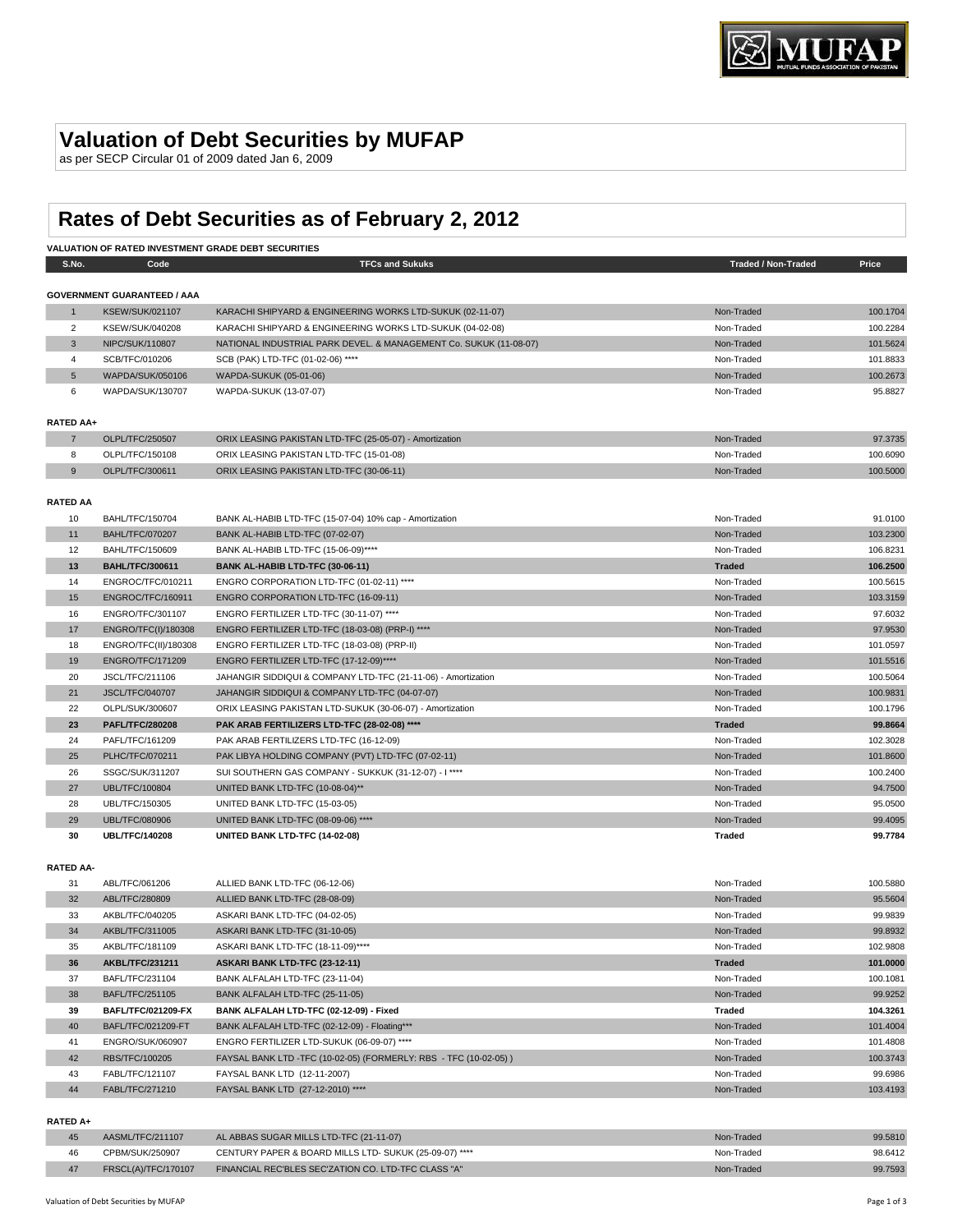

| 48 | FRSCL(B)/TFC/170107    | FINANCIAL REC'BLES SEC'ZATION CO. LTD-TFC CLASS "B" | Non-Traded | 100.6215 |
|----|------------------------|-----------------------------------------------------|------------|----------|
| 49 | <b>JDWS/TFC/230608</b> | JDW SUGAR MILLS LTD. TFC (23-06-08)                 | Non-Traded | 98.9372  |
| 50 | <b>NIB/TFC/050308</b>  | <b>NIB BANK LTD-TFC (05-03-08)</b>                  | Traded     | 97.7830  |
| 51 | PMCL/TFC/310506        | PAKISTAN MOBILE COMMUNICATION LTD-TFC (31-05-06)    | Non-Traded | 100.6769 |
| 52 | PMCL/TFC/281008        | PAKISTAN MOBILE COMMUNICATION LTD-TFC (28-10-08)    | Non-Traded | 98.3445  |
| 53 | <b>SCIL/SUK/020108</b> | SITARA CHEMICALS LTD - SUKUK - III (02-01-08)       | Non-Traded | 99.5127  |
| 54 | <b>SNBL/TFC/050505</b> | SONERI BANK LTD-TFC (05-05-05)                      | Traded     | 99.3691  |
|    |                        |                                                     |            |          |

# **RATED A**

| EBL/SUK/080908         | EDEN BUILDERS LTD.- SUKUK (08-09-08)                      | Non-Traded | 99.1172 |
|------------------------|-----------------------------------------------------------|------------|---------|
| HBFC/SUK/080508        | HOUSE BUILDING FINANCE CORPORATION LTD - SUKUK (08-05-08) | Non-Traded | 97.5582 |
| <b>JDWS/SUK/190608</b> | JDW SUGAR MILLS LTD. SUKUK (19-06-08)                     | Non-Traded | 97.8378 |
| KASBS/TFC/270607       | KASB SECURITIES LTD- TFC (27-06-07) - Amortization        | Non-Traded | 99.8998 |
| OPTI/TFC/101007        | OPTIMUS LTD - TFC (10-10-07) ****                         | Non-Traded | 86.8189 |
| SMMTB/TFC/271011       | SUMMIT BANK LTD - TFC (27-10-11)                          | Non-Traded | 98.1235 |
|                        |                                                           |            |         |
|                        |                                                           |            |         |
|                        |                                                           |            |         |

| 61                | AVH/TFC/300409  | AVARI HOTELS-TFC (30-04-09)                | Non-Traded | 96,4816 |  |
|-------------------|-----------------|--------------------------------------------|------------|---------|--|
| 62                | SSML/SUK/270907 | SHAHMURAD SUGAR MILLS LTD-SUKUK (27-09-07) | Non-Traded | 99.4903 |  |
|                   |                 |                                            |            |         |  |
| <b>RATED BBB+</b> |                 |                                            |            |         |  |
| 63                | QTML/SUK/260908 | QUETTA TEXTILE MILLS LTD-SUKUK (26-09-08)  | Non-Traded | 92.6960 |  |
|                   |                 |                                            |            |         |  |
| <b>RATED BBB</b>  |                 |                                            |            |         |  |
| 64"               | WTL/TFC/071008  | WORLDCALL TELECOM LTD-TFC (07-10-08)       | Non-Traded | 86.9981 |  |
|                   |                 |                                            |            |         |  |

**RATED BBB-**

----------------------N/A-----------------------------

# **VALUATION OF RATED NON-INVESTMENT GRADE DEBT SECURITIES**

| S.No.    | Code                  | <b>TFCs and Sukuks</b>                         | Traded / Non-Traded | Price   |
|----------|-----------------------|------------------------------------------------|---------------------|---------|
|          | AZLC/TFC/050907       | ALZAMIN LEASING CORPORATION LTD-TFC (05-09-07) | Non-Traded          | 75,0000 |
|          | BRRGM/TFC/070708      | BRR GUARDIAN MODARABA (07-07-08)               | Non-Traded          | 75,0000 |
| $x \cap$ | <b>EHL/SUK/311207</b> | EDEN HOUSING LTD.- SUKUK (31-12-07)            | Non-Traded          | 71.1437 |
|          | EIBL/TFC/150307       | ESCORTS INVESTMENT BANK LTD-TFC (15-03-07)     | Non-Traded          | 73.7356 |

# **VALUATION OF NON-RATED INVESTMENT GRADE DEBT SECURITIES**

| S.No. | Code'           | TFCs and Sukuks                                   | Traded / Non-Traded | Price    |
|-------|-----------------|---------------------------------------------------|---------------------|----------|
|       | DAWH/SUK/180907 | DAWOOD HERCULES-SUKUK (18-09-07)                  | Non-Traded          | 100.1948 |
|       | SEL/SUK/160707  | SITARA ENERGY LTD-SUKUK (16-07-07) - Amortization | Non-Traded          | 99.7290  |

## **VALUATION OF NON-RATED DEBT SECURITIES**

| S.No. | Code                   | <b>TFCs and Sukuks</b>                                  | Traded / Non-Traded | Price   |
|-------|------------------------|---------------------------------------------------------|---------------------|---------|
|       | JCL/TFC/101106         | JAVEDAN CEMENT LTD-TFC (10-11-06)                       | Non-Traded          | 75,0000 |
| $2*$  | <b>KCCL/SUK/131207</b> | KOHAT CEMENT-SUKKUK (20-12-07)                          | Non-Traded          | 66.8024 |
| $3^*$ | SLCL/TFC/280306        | SECURITY LEASING CORPORATION LTD-PPTFC (28-03-06)       | Non-Traded          | 70.3280 |
|       | <b>SLCL/SUK/010607</b> | SECURITY LEASING CORPORATION LTD-SUKKUK (01-06-07) - I  | Non-Traded          | 70.6825 |
| $5^*$ | SLCL/SUK/190907        | SECURITY LEASING CORPORATION LTD-SUKKUK (19-09-07) - II | Non-Traded          | 70.6825 |

## **VALUATION OF NON-PERFORMING DEBT SECURITIES**

| S.No.          | Code                  | <b>TFCs and Sukuks</b>                       | <b>Non-Performing Since</b> | <b>Traded / Non-Traded</b> | Price      |
|----------------|-----------------------|----------------------------------------------|-----------------------------|----------------------------|------------|
|                | PAFL/TFC/291107       | AGRITECH LTD-TFC (29-11-07)                  | 14/Jun/2010                 | Non-Traded                 | A/C to NPA |
| $\overline{2}$ | PAFL/TFC/140108       | AGRITECH LTD-TFC (14-01-08)                  | 02/Aug/2010                 | Non-Traded                 | A/C to NPA |
| 3              | PAFL/SUK/060808       | AGRITECH LTD-SUKUK (06-08-08)                | 23/Aug/2010                 | Non-Traded                 | A/C to NPA |
| $\overline{4}$ | PAFL/TFC/011208       | AGRITECH LTD-TFC (01-12-08)                  | 16/Jun/2010                 | Non-Traded                 | A/C to NPA |
| 5              | $\sim$                | AGRITECH LTD (11%) - TFC (01-07-11)          | 17/Jan/2012                 | Non-Traded                 | A/C to NPA |
| 6              | ٠                     | AGRITECH LTD (0%) - TFC (01-07-11)           | 17/Jan/2012                 | Non-Traded                 | A/C to NPA |
| $\overline{7}$ | AAHL/TFC/230806       | AL ABBAS HOLDINGS (PVT) LTD-TFC (23-08-06)   | 07/Sep/2010                 | Non-Traded                 | A/C to NPA |
| 8              | AZLM/TFC/120508       | AL-ZAMIN LEASING MODARABA LTD-TFC (12-05-08) | 26/Aug/2010                 | Non-Traded                 | A/C to NPA |
| 9              | AML/SUK/120108        | <b>AMTEX LTD.-SUKUK (21-01-08)</b>           | 06/Jan/2011                 | Non-Traded                 | A/C to NPA |
| 10             | ATML/SUK/150408       | ARZOO TEXTILE MILLS LTD-SUKUK (15-04-08)     | 02/Jan/2010                 | Non-Traded                 | A/C to NPA |
| 11             | ANL/TFC/200905        | AZGARD NINE LTD- TFC (20-09-05)              | 19/May/2010                 | Non-Traded                 | A/C to NPA |
| 12             | ANL/TFC/041207        | AZGARD NINE LTD- TFC (04-12-07) PP           | 21/Jun/2010                 | Non-Traded                 | A/C to NPA |
| 13             | <b>BNL/TFC/301108</b> | BUNNY'S LTD. - TFC (30-11-08)                | 15/Jun/2011                 | Non-Traded                 | A/C to NPA |
| 14             | DCL/TFC/              | <b>DEWAN CEMENT LTD</b>                      | 09/Jan/2009                 | Non-Traded                 | A/C to NPA |
| 15             | EHL/SUK/310308        | EDEN HOUSING LTD.- SUKUK (31-03-08)          | 06/May/2011                 | Non-Traded                 | A/C to NPA |